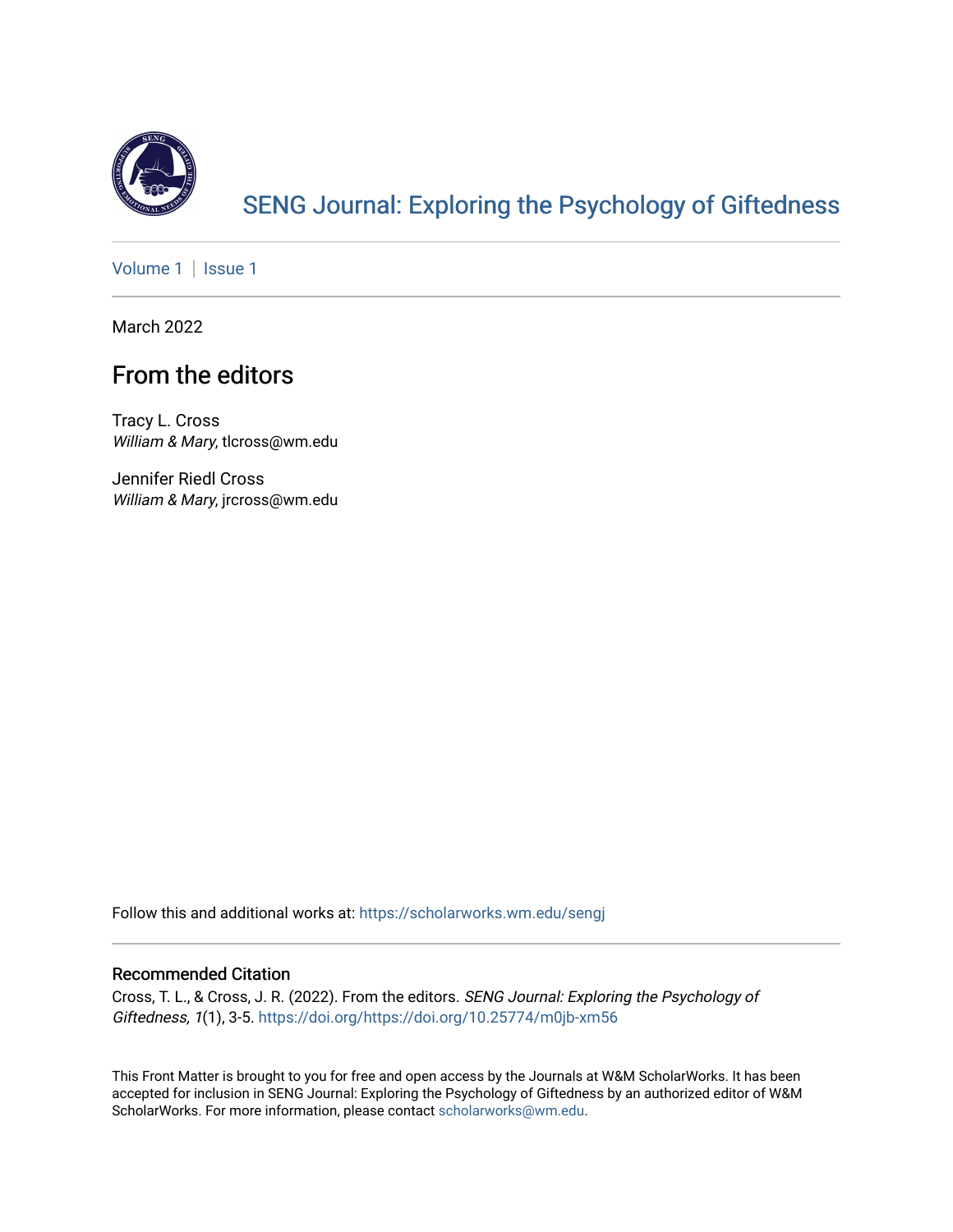

### **From the Editors**

[Tracy L. Cross, Ph.D.](https://orcid.org/0000-0001-5026-0626)  $\blacksquare$ [Jennifer Riedl Cross, Ph.D.](https://orcid.org/0000-0002-7133-8792)

Welcome to the *SENG Journal*. We are pleased to share this first issue of a new journal that extends the field of gifted education. It is exciting to work with the SENG organization and William & Mary Libraries to produce a journal that not only fills a niche, but also, we hope, will promote more scholarship on the psychology of giftedness. The field of gifted education has produced a number of high-quality journals, but the field of psychology has not fully embraced the domain of giftedness. While research on the psychology of gifted individuals may appear in gifted education journals and in psychology journals, it is not the objective of those journals to address the psychology of giftedness. In creating the *SENG Journal* (*SENGJ*), we want to draw attention to the significance of psychology in a unique population. Over the past 40 years, we have sought as editors to inspire and encourage authors to explore new conceptions and take new directions in the field. *SENGJ* allows us to focus more intently on the psychology of giftedness, not narrowing our conceptions as we do so, but expanding on them as we ask our readers to think more broadly about giftedness – what it is, who we are talking about, and how to help them as they make the most of their potential.

The scope of *SENGJ* is broad, encompassing varied definitions of giftedness and areas of psychology. It is a peer-reviewed journal that publishes biannually, in March and September, with empirical articles, reviews of research, theoretical explorations, and interviews with thought leaders and experts about the psychology of giftedness. The tagline of the journal, "Exploring the Psychology of Giftedness," was chosen very purposefully. Psychology is an enormous discipline. To give you an idea of the breadth of this field, the American Psychological Association has 54 divisions. In every one of them, there is the possibility of researching exceptionally able individuals in myriad ways. Our professional friends who are service providers in the clinical or counseling arena emphasize the endogenous characteristics of gifted individuals, addressing the unique issues and struggles that are impacted by their abilities and sensibilities. While this focus is incredibly important, an emphasis on this as the sole conception of the psychology of giftedness creates limitations on our understanding and, for some, contributes to the image of gifted individuals as a population in need of extra mental health support. The woes of gifted individuals are easily dismissed by those who make the naïve assumption that giftedness is an advantage and a less privileged group is more deserving of our attention. Research can be cited to support both sides of the argument: some gifted individuals are psychologically healthy, even robust (Martin et al., 2010; Simonton, 2014; Terman, 1925) and some suffer from mental illness and psychological challenges (Berndt et al., 1982; J. Cross & Cross, 2015; Missett, 2013). Certainly, from our research on suicide among gifted individuals, we know that some suffer great psychological distress (T. Cross & Cross, 2018; T. Cross et al., 2002; T. Cross et al., 2006; T. Cross et al., 2020). We want *SENGJ* to be an outlet for research on this aspect of the psychology of gifted individuals, but there is so much more that fits under this umbrella.

Intelligence research has a natural place in the psychology of giftedness. Intelligence testing has long been how we identified who is in our population of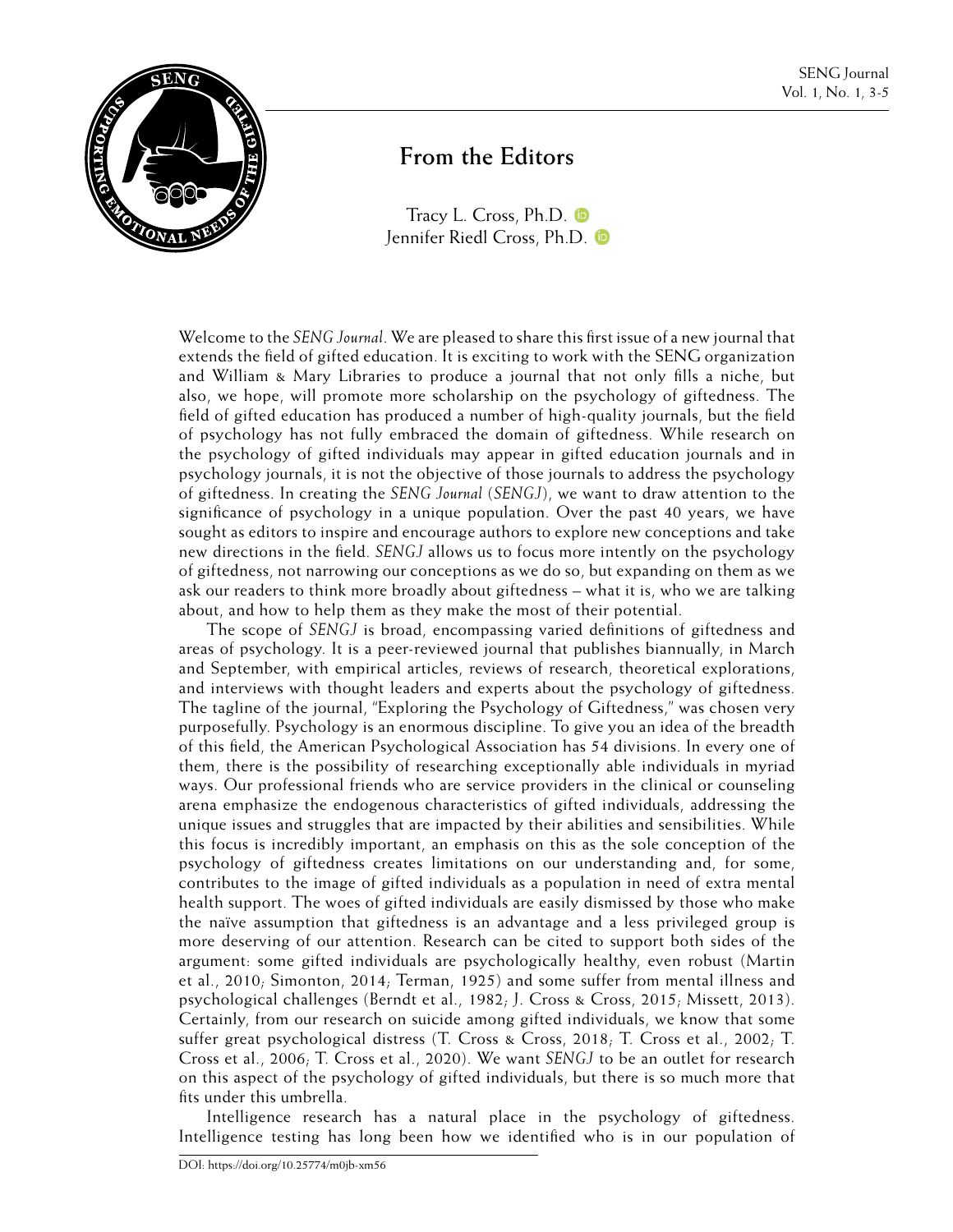#### 4 *J. R. Cross, T. L. Cross*

interest (e.g., Bracken, 2021). An IQ score has become a historical proxy for giftedness, but it is far too narrow a construct to encompass the fullness of the concept (Wai & Worrell, 2021). An allegiance to IQ as the definition of giftedness has limited our understanding (T. Cross & Cross, 2020) and stunted the growth of our field. It has unnecessarily painted us into a conceptual corner. As we have inched past this powerful conception, it has become clear that we need a more appropriate, multidimensional view of the psychology of giftedness and a more effective means of applying what we learn (T. Cross & Coleman, 2005; T. Cross & Cross, 2021). To date, few researchers have specialized in the relationship of achievement or performance (outcomes) and psychological development as the foundation (input). Subotnik and colleagues (2011, 2019; Olszewski-Kubilius et al., 2015, 2016; Worrell et al., 2021) have been the leaders in this movement within gifted education, fostering the shift to a talent development model. The talent development framework provides the impetus for the field to more fully realize new areas of the psychology of giftedness that can be pursued or illustrated. We want *SENGJ* to be a welcoming outlet for this kind of research.

Social psychology has a place in *SENGJ*, as well. The impediments to success experienced by those with exceptional potential have both endogenous and exogenous foundations. Our relationships with others play an important role in the development of talent (Coleman & Cross, 1988; J. Cross et al., 2018; J. Cross et al., 2019; T. Cross et al., 1991). Understanding the impact of environment, including the psychology of others as it relates to giftedness, is critical.

One of the most exciting features of *SENGJ* is its status as an open access journal. The paywalls of the publishing world have been closing in on researchers. As publishers have monetized the work of authors, libraries have seen increasing costs to access information. Researchers who are not affiliated with an institution that has the funds for such access may be left with an incomplete understanding of their interest area. The gifted student with a burning desire to learn more about an academic topic will almost certainly hit a paywall that restricts their ability to learn. Jack Andraka, a high school student who invented an affordable, reliable test for pancreatic cancer at age 15 (Tucker, 2012), described in detail the barriers to his research in a TedX talk (Andraka, 2013). Our institution, William & Mary (W&M), is committed to making research accessible, affordable, and sustainable. Through its Collections and Research Initiative, W&M Libraries partners with an open access platform, bepress Digital Commons, to support Scholarworks, which will provide a home for *SENGJ*. The journal will be freely available to readers around the world and to authors, as well, as there are no fees required to publish their work. We are thankful for W&M's support as we lead the way in open access publishing in our field.

We also are pleased to have an array of researchers with an interest in the psychology of giftedness on our *SENGJ* Advisory Board. These professionals have already given their time and expertise to the development of this first issue of the journal. We look forward to working with them as we pursue this important enterprise. We also want to thank our peer reviewers for their contributions to the quality of articles in *SENGJ*. Their commitment to the peer review process is what will ensure we are producing a journal of the highest caliber.

Finally, we have the SENG organization to thank for making the creation of *SENGJ* possible. Founded by James T. Webb in 1981, SENG has built a community of support for gifted individuals and those who care for them. Through programs, training, and a library of resources, SENG offers information to foster positive development. We are pleased to be a part of this organization, which underwrites the cost of *SENGJ's* production.

We look forward to your involvement with *SENGJ*. We hope you will consider submitting your research to the journal. If you are interested in serving as a peer reviewer, please contact us with information about your expertise.